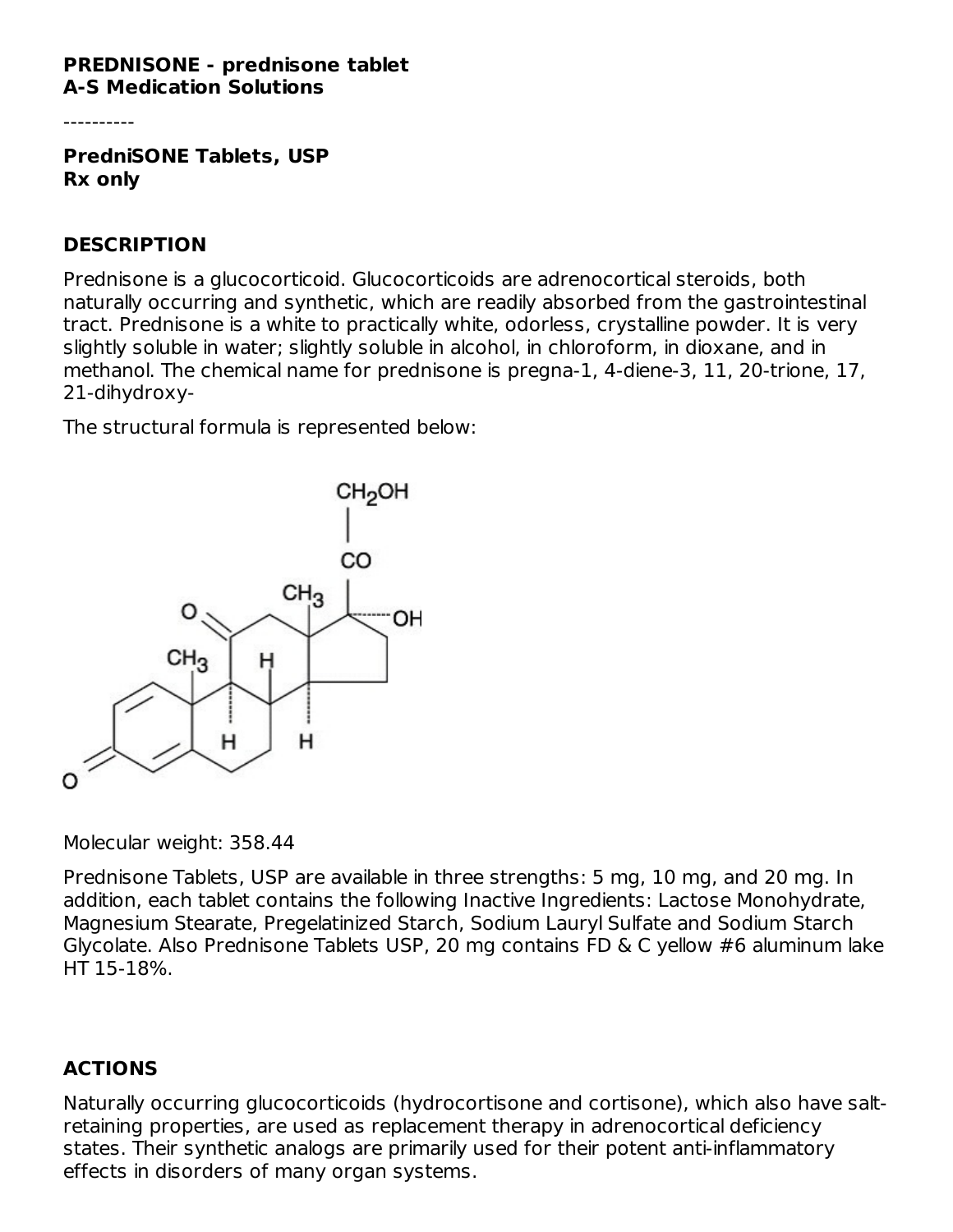Glucocorticoids cause profound and varied metabolic effects. In addition, they modify the body's immune responses to diverse stimuli.

## **INDICATIONS**

Prednisone Tablets, USP are indicated in the following conditions:

## 1. **Endocrine Disorders**

Primary or secondary adrenocortical insufficiency (hydrocortisone or cortisone is the first choice; synthetic analogs may be used in conjunction with mineralocorticoids where applicable; in infancy mineralocorticoid supplementation is of particular importance)

Congenital adrenal hyperplasia Nonsuppurative thyroiditis

## 2. **Rheumatic Disorders**

As adjunctive therapy for short-term administration (to tide the patient over an acute episode or exacerbation) in:

Psoriatic arthritis Rheumatoid arthritis, including juvenile rheumatoid arthritis (selected cases may require low-dose maintenance therapy) Ankylosing spondylitis Acute and subacute bursitis Acute nonspecific tenosynovitis Acute gouty arthritis Post-traumatic osteoarthritis Synovitis of osteoarthritis Epicondylitis.

## 3. **Collagen Diseases**

During an exacerbation or as maintenance therapy in selected cases of:

Systemic lupus erythematosus Systemic derznatomyositis (polymyositis) Acute rheumatic carditis

## 4. **Dermatologic Diseases**

Pemphigus Bullous dermatitis herpetiformis Severe erythema multiforme (Stevens-Johnson syndrome) Exfoliative dermatitis Mycosis fungoides Severe psoriasis Severe seborrheic dermatitis

## 5. **Allergic States**

Control of severe or incapacitating allergic conditions intractable to adequate trials of conventional treatment:

Seasonal or perennial allergic rhinitis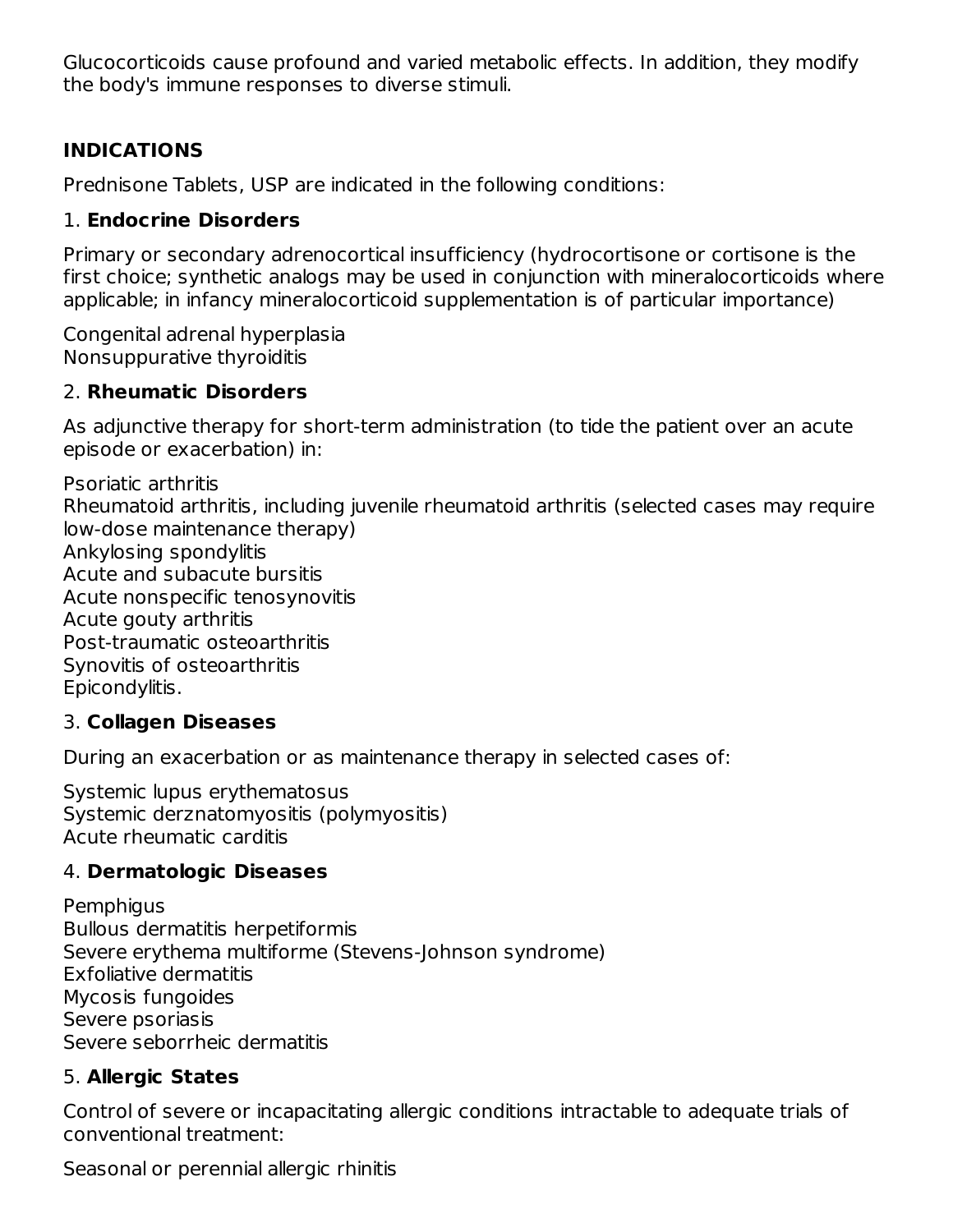Bronchial asthma Contact dermatitis Atopic dermatitis Serum sickness Drug hypersensitivity reactions

### 6. **Ophthalmic Diseases**

Severe acute and chronic allergic and inflammatory processes involving the eye and its adnexa such as:

Allergic corneal marginal ulcers Herpes zoster ophthalmicus Anterior segment inflammation Diffuse posterior uveitis and choroiditis Sympathetic ophthalmia Allergic conjunctivitis **Keratitis** Chorioretinitis Optic neuritis Iritis and iridocyclitis

## 7. **Respiratory Diseases**

Symptomatic sarcoidosis Loeffler's syndrome not manageable by other means **Berylliosis** Fulminating or disseminated pulmonary tuberculosis when used concurrently with appropriate antituberculous chemotherapy. Aspiration pneumonitis

## 8. **Hematologic Disorders**

Idiopathic thrombocytopenic purpura in adults Secondary thrombocytopenia in adults Acquired (autoimmune) hemolytic anemia Erythroblastopenia (RBC anemia) Congenital (erythroid) hypoplastic anemia

## 9. **Neoplastic Diseases**

For palliative management of:

Leukemias and lymphomas in adults Acute leukemia of childhood

### 10. **Edematous States**

To induce a diuresis or remission of proteinuria in the nephrotic syndrome, without uremia, of the idiopathic type or that due to lupus erythematosus

### 11. **Gastrointestinal Diseases**

To tide the patient over a critical period of the disease in:

Ulcerative colitis Regional enteritis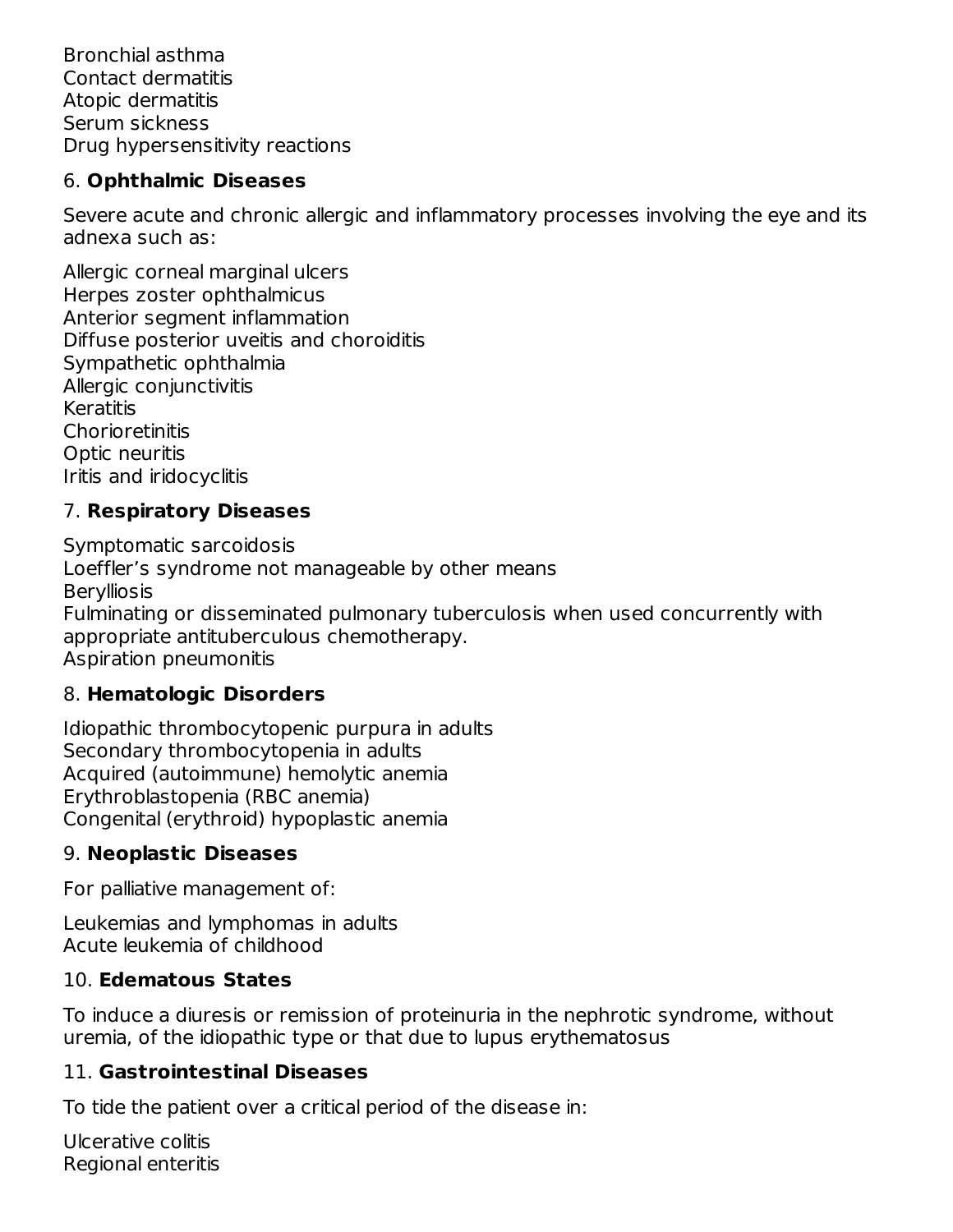### 12. **Nervous System**

Acute exacerbations of multiple sclerosis

### 13. **Miscellaneous**

Tuberculous meningitis with subarachnoid block or, impending block when used concurrently with appropriate antituberculous chemotherapy Trichinosis with neurologic or myocardial involvement

## **CONTRAINDICATIONS**

Systemic fungal infections and known hypersensitivity to components.

## **WARNINGS**

In patients on corticosteroid therapy subjected to unusual stress, increased dosage of rapidly acting corticosteroids before, during, and after the stressful situation is indicated.

Corticosteroids may mask some signs of infection, and new infections may appear during their use. There may be decreased resistance and inability to localize infection when corticosteroids are used.

Prolonged use of corticosteroids may produce posterior subcapsular cataracts, glaucoma with possible damage to the optic nerves, and may enhance the establishment of secondary ocular infections due to fungi or viruses.

Usage in pregnancy: Since adequate human reproduction studies have not been done with corticosteroids, the use of these drugs in pregnancy, nursing mothers or women of childbearing potential requires that the possible benefits of the drug be weighed against the potential hazards to the mother and embryo or fetus. Infants born of mothers who have received substantial doses of corticosteroids during pregnancy, should be carefully observed for signs of hypoadrenalism.

Average and large doses of hydrocortisone or cortisone can cause elevation of blood pressure, salt and water retention, and increased excretion of potassium. These effects are less likely to occur with the synthetic derivatives except when used in large doses. Dietary salt restriction and potassium supplementation may be necessary. All corticosteroids increase calcium excretion.

#### **While on corticosteroid therapy patients should not be vaccinated against smallpox. Other immunization procedures should not be undertaken in patients who are on corticosteroids, especially on high dose, because of possible hazards of neurological complications and a lack of antibody response.**

The use of Prednisone Tablets, USP in active tuberculosis should be restricted to those cases of fulminating or disseminated tuberculosis in which the corticosteroid is used for the management of the disease in conjunction with an appropriate anti-tuberculous regimen.

If corticosteroids are indicated in patients with latent tuberculosis or tuberculin reactivity, close observation is necessary as reactivation of the disease may occur. During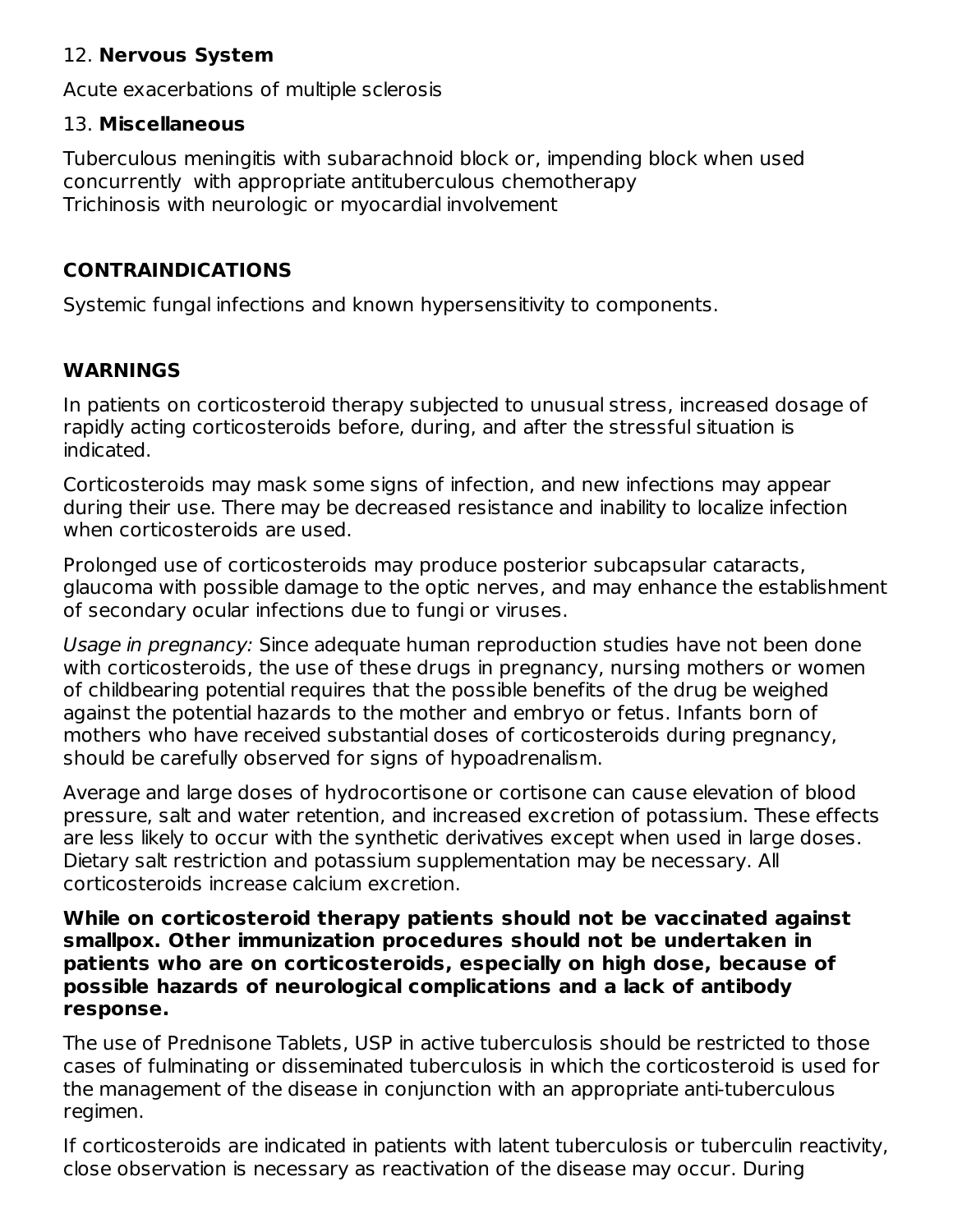prolonged corticosteroid therapy, these patients should receive chemoprophylaxis.

Persons who are on drugs which suppress the immune system are more susceptible to infections than healthy individuals. Chickenpox and measles, for example, can have a more serious or even fatal course in non-immune children or adults on corticosteroids. In such children or adults who have not had these diseases, particular care should be taken to avoid exposure. How the dose, route and duration of corticosteroid administration affects the risk of developing a disseminated infection is not known. The contribution of the underlying disease and/or prior corticosteroid treatment to the risk is also not known. If exposed to chickenpox, prophylaxis with varicella-zoster immune globulin (VZIG) may be indicated. If exposed to measles, prophylaxis with pooled intramuscular immunoglobulin (IG) may be indicated. (See the respective package inserts for complete VZIG and IG prescribing information.) If chickenpox develops, treatment with antiviral agents may be considered.

# **PRECAUTIONS**

## **General Precautions**

Drug-induced secondary adrenocortical insufficiency may be minimized by gradual reduction of dosage. This type of relative insufficiency may persist for months after discontinuation of therapy; therefore, in any situation of stress occurring during that period, hormone therapy should be reinstituted. Since mineralocorticoid secretion may be impaired, salt and/or a mineralocorticoid should be administered concurrently.

There is an enhanced effect of corticosteroids on patients with hypothyroidism and in those with cirrhosis.

Corticosteroids should be used cautiously in patients with ocular herpes simplex because of possible corneal perforation.

The lowest possible dose of corticosteroid should be used to control the condition under treatment, and when reduction in dosage is possible, the reduction should be gradual.

Psychic derangements may appear when corticosteroids are used, ranging from euphoria, insomnia, mood swings, personality changes, and severe depression, to frank psychotic manifestations. Also, existing emotional instability or psychotic tendencies may be aggravated by corticosteroids.

Aspirin should be used cautiously in conjunction with corticosteroids in hypoprothrombinemia.

Steroids should be used with caution in nonspecific ulcerative colitis, if there is a probability of impending perforation, abscess or other pyogenic infection; diverticulitis; fresh intestinal anastomoses; active or latent peptic ulcer; renal insufficiency; hypertension; osteoporosis; and myasthenia gravis.

Growth and development of infants and children on prolonged corticosteroid therapy should be carefully observed.

Although controlled clinical trials have shown corticosteroids to be effective in speeding the resolution of acute exacerbations of multiple sclerosis, they do not show that corticosteroids affect the ultimate outcome or natural history of the disease. The studies do show that relatively high doses of corticosteroids are necessary to demonstrate a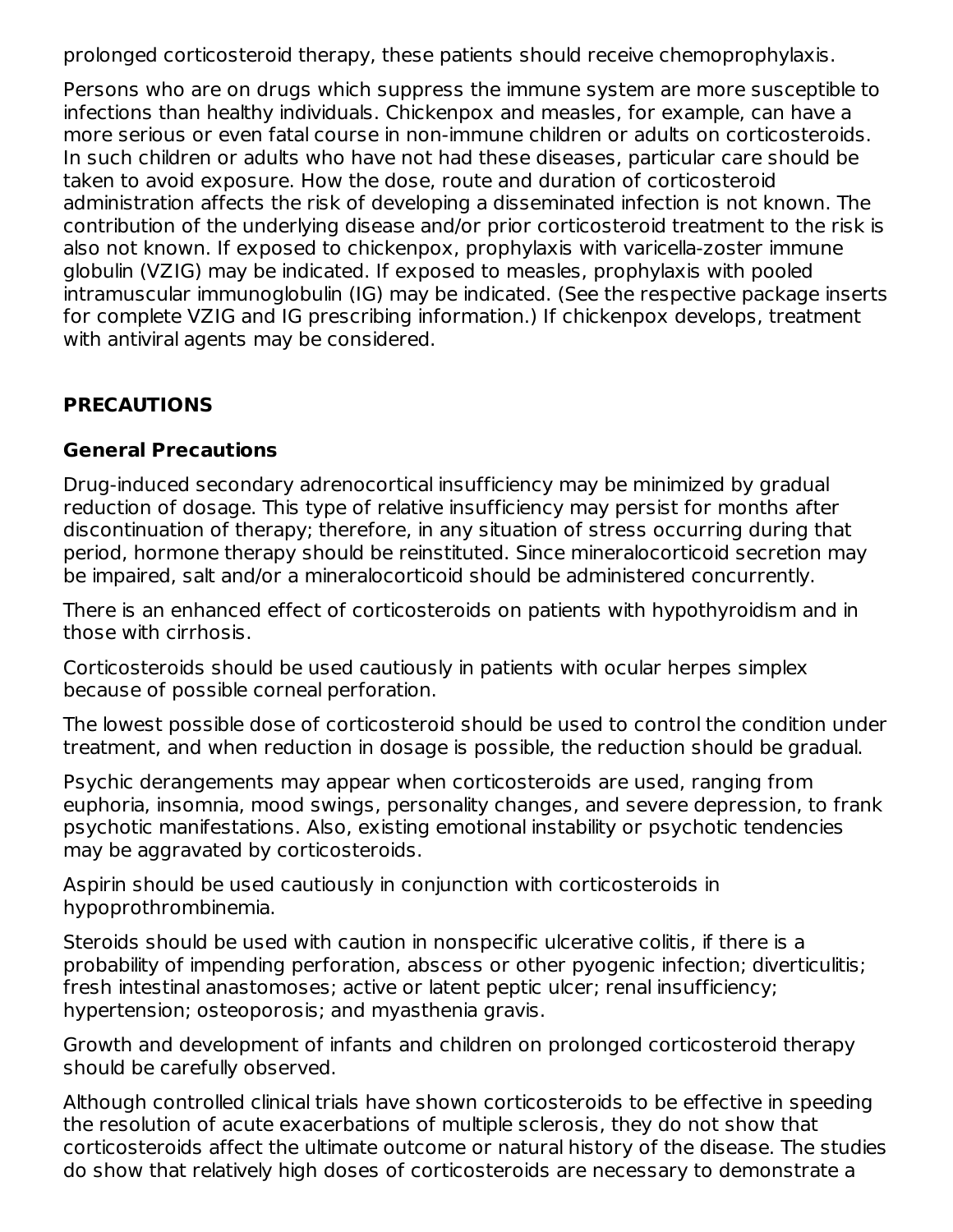significant effect. (See DOSAGE AND ADMINISTRATION.)

Since complications of treatment with glucocorticoids are dependent on the size of the dose and the duration of treatment, a risk/benefit decision must be made in each individual case as to dose and duration of treatment and as to whether daily or intermittent therapy should be used.

Convulsions have been reported with concurrent use of methylprednisolone and cyclosporine. Since concurrent use of these agents results in a mutual inhibition of metabolism, it is possible that adverse events associated with the individual use of either drug may be more apt to occur.

### **Information for patients**

Persons who are on immunosuppressant doses of corticosteroids should be warned to avoid exposure to chickenpox or measles. Patients should also be advised that if they are exposed, medical advice should be sought without delay.

## **ADVERSE REACTIONS**

## **Fluid and Electrolyte Disturbances**

Sodium retention Fluid retention Congestive heart failure in susceptible patients Potassium loss Hypokalemic alkalosis Hypertension

### **Musculoskeletal**

Muscle weakness Steroid myopathy Loss of muscle mass **Osteoporosis** Vertebral compression fractures Aseptic necrosis of femoral and humeral heads Pathologic fracture of long bones

### **Gastrointestinal**

Peptic ulcer with possible perforation and hemorrhage **Pancreatitis** Abdominal distention Ulcerative esophagitis

### **Dermatologic**

Impaired wound healing Thin fragile skin Petechiae and ecchymoses Facial erythema Increased sweating May suppress reactions to skin tests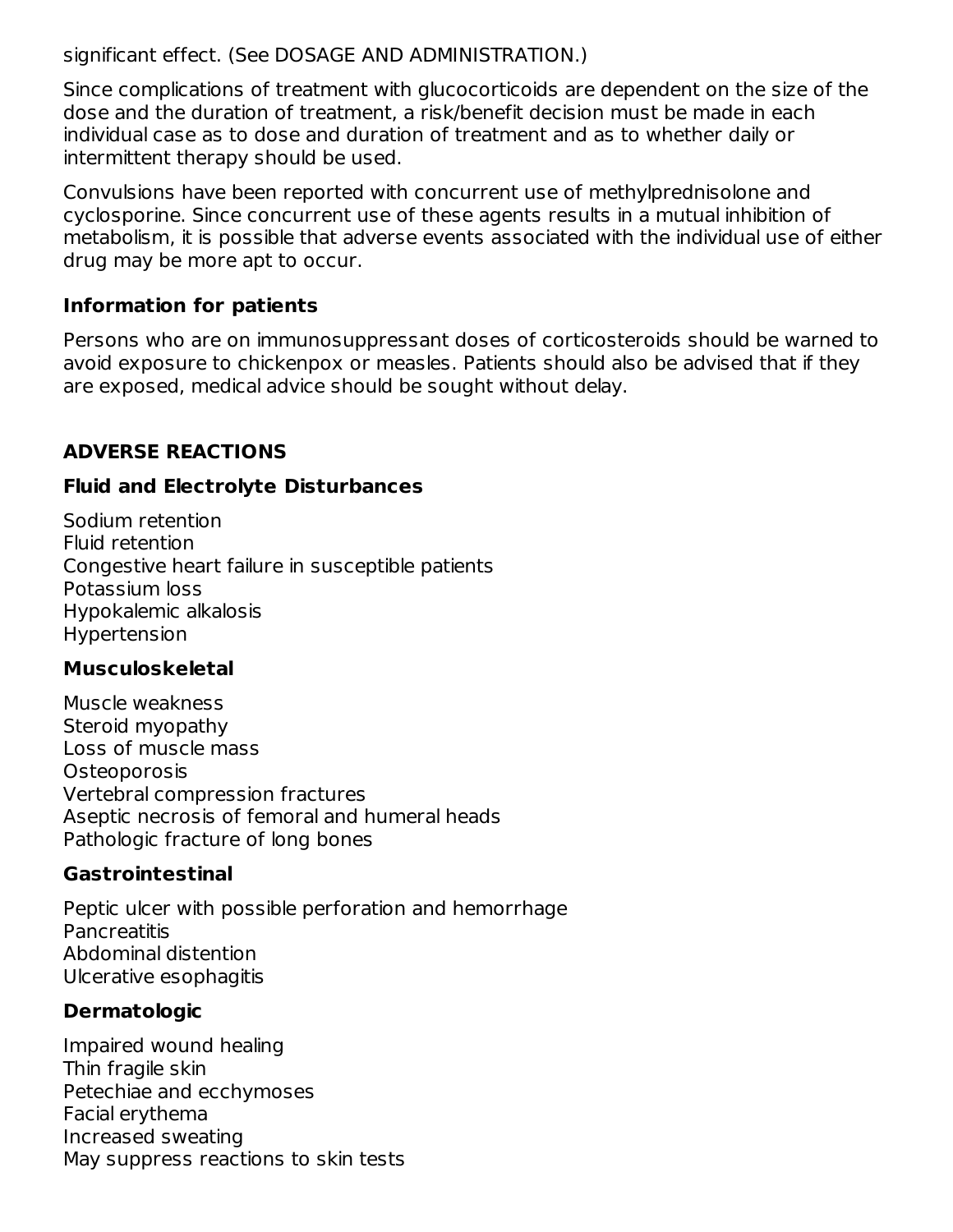## **Metabolic**

Negative nitrogen balance due to protein catabolism

## **Neurological**

Increased intracranial pressure with papilledema (pseudo-tumor cerebri) usually after treatment **Convulsions** Vertigo Headache

## **Endocrine**

Menstrual irregularities Development of Cushingoid state Secondary adrenocortical and pituitary unresponsiveness, particularly in times of stress, as in trauma, surgery or illness Suppression of growth in children Decreased carbohydrate tolerance Manifestations of latent diabetes melliltus Increased requirements for insulin or oral hypoglycemic agents in diabetics

# **Ophthalmic**

Posterior subcapsular cataracts Increased intraocular pressure Glaucoma Exophthalmos

# **Additional Reactions**

Urticaria and other allergic, anaphylactic or hypersensitivity reactions.

# **DOSAGE AND ADMINISTRATION**

The initial dosage of prednisone Tablets, USP may vary from 5 mg to 60 mg prednisone per day depending on the specific disease entity being treated. In situations of less severity lower doses will generally suffice while in selected patients higher initial doses may be required. The initial dosage should be maintained or adjusted until a satisfactory response is noted. If after a reasonable period of time there is a lack of satisfactory clinical response, Prednisone should be discontinued and the patient transferred to other appropriate therapy. **IT SHOULD BE EMPHASIZED THAT DOSAGE REQUIREMENTS ARE VARIABLE AND MUST BE INDIVIDUALIZED ON THE BASIS OF THE DISEASE UNDER TREATMENT AND THE RESPONSE OF THE PATIENT.** After a favorable response is noted, the proper maintenance dosage should be determined by decreasing the initial drug dosage in small decrements at appropriate time intervals until the lowest dosage which will maintain an adequate clinical response is reached. It should be kept in mind that constant monitoring is needed in regard to drug dosage. Included in the situations which may make dosage adjustments necessary are changes in clinical status secondary to remissions or exacerbations in the disease process, the patient's individual drug responsiveness, and the effect of patient exposure to stressful situations not directly related to the disease entity under treatment; in this latter situation it may be necessary to increase the dosage of Prednisone for a period of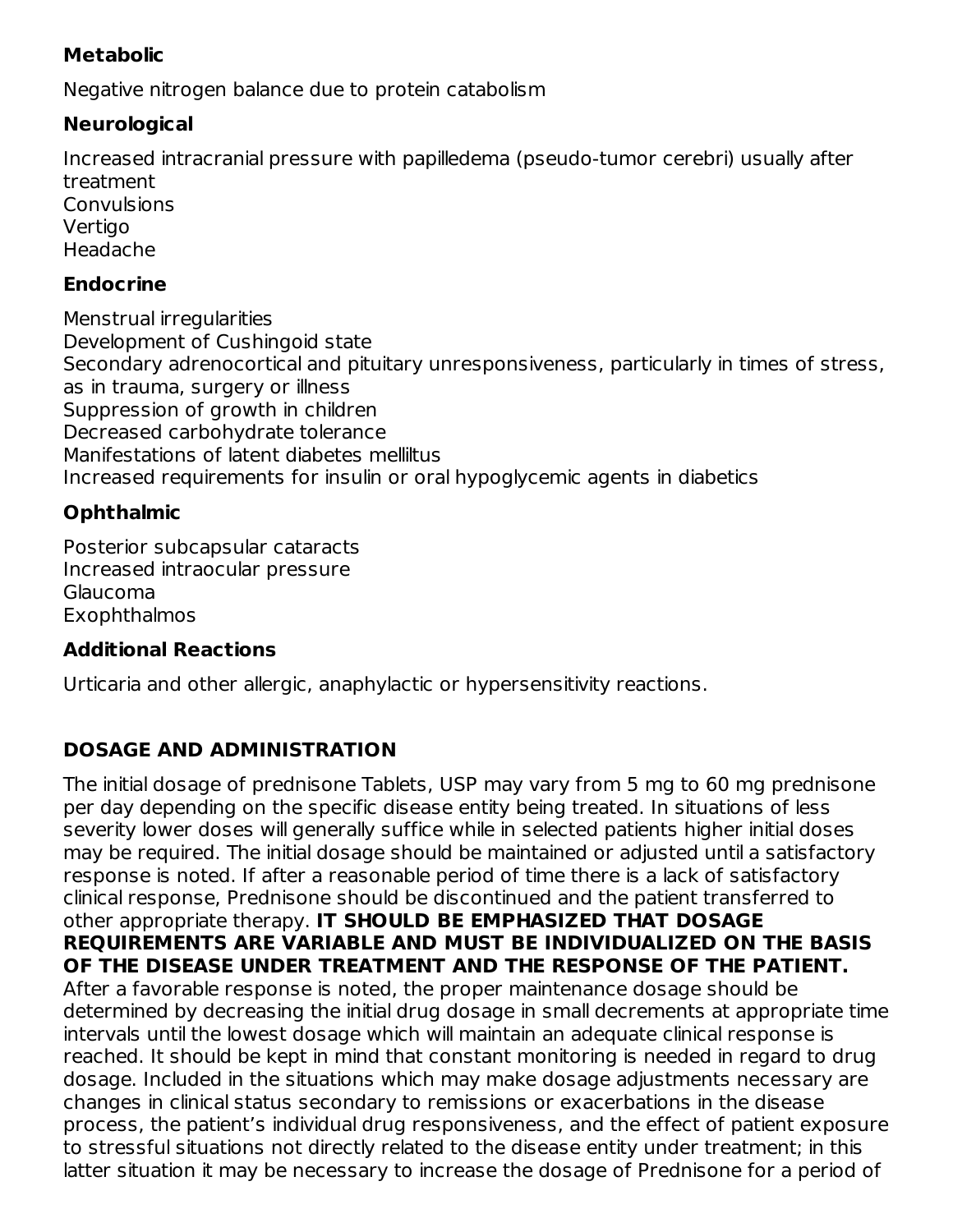time consistent with the patient's condition. If after long-term therapy the drug is to be stopped, it is recommended that it be withdrawn gradually rather than abruptly.

## **Multiple Sclerosis**

In the treatment of acute exacerbations of multiple sclerosis daily doses of 200 mg of prednisolone for a week followed by 80 mg every other day for 1 month have been shown to be effective. (Dosage range is the same for prednisone and prednisolone.)

## **ADT ® (Alternate Day Therapy)**

ADT is a corticosteroid dosing regimen in which twice the usual daily dose of corticoid is administered every other morning. The purpose of this mode of therapy is to provide the patient requiring long-term pharmacologic dose treatment with the beneficial effects of corticoids while minimizing certain undesirable effects, including pituitary-adrenal suppression, the Cushingoid state, corticoid withdrawal symptoms, and growth suppression in children. The rationale for this treatment schedule is based on two major premises: (a) the anti-inflammatory or therapeutic effect of corticoids persists longer than their physical presence and metabolic effects and (b) administration of the corticosteroid every other morning allows for re-establishment of more nearly normal hypothalamic-pituitary-adrenal (HPA) activity on the off-steroid day.

A brief review of the HPA physiology may be helpful in understanding this rationale. Acting primarily through the hypothalamus a fall in free cortisol stimulates the pituitary gland to produce increasing amounts of corticotropin (ACTH) while a rise in free cortisol inhibits ACTH secretion. Normally the HPA system is characterized by diurnal (circadian) rhythm. Serum levels of ACTH rise from a low point about 10 pm to a peak level about 6 am. Increasing levels of ACTH stimulate adrenocortical activity resulting in a rise in plasma cortisol with maximal levels occurring between 2 am and 8 am. This rise in cortisol dampens ACTH production and in turn adrenocortical activity. There is a gradual fall in plasma corticoids during the day with lowest levels occurring about midnight.

The diurnal rhythm of the HPA axis is lost in Cushing's disease, a syndrome of adrenocortical hyperfunction characterized by obesity with centripetal fat distribution, thinning of the skin with easy bruisability, muscle wasting with weakness, hypertension, latent diabetes, osteoporosis, electrolyte imbalance, etc. The same clinical findings of hyperadrenocorticism may be noted during long-term pharmacologic dose corticoid therapy administered in conventional daily divided doses. It would appear, then, that a disturbance in the diurnal cycle with maintenance of elevated corticoid values during the night may play a significant role in the development of undesirable corticoid effects. Escape from these constantly elevated plasma levels for even short periods of time may be instrumental in protecting against undesirable pharmacologic effects.

During conventional pharmacologic dose corticosteroid therapy, ACTH production is inhibited with subsequent suppression of cortisol production by the adrenal cortex. Recovery time for normal HPA activity is variable depending upon the dose and duration of treatment. During this time the patient is vulnerable to any stressful situation. Although it has been shown that there is considerably less adrenal suppression following a single morning dose of prednisolone (10 mg) as opposed to a quarter of that dose administered every 6 hours, there is evidence that some suppressive effect on adrenal activity may be carried over into the following day when pharmacologic doses are used. Further, it has been shown that a single dose of certain corticosteroids will produce adrenocortical suppression for two or more days. Other corticoids, including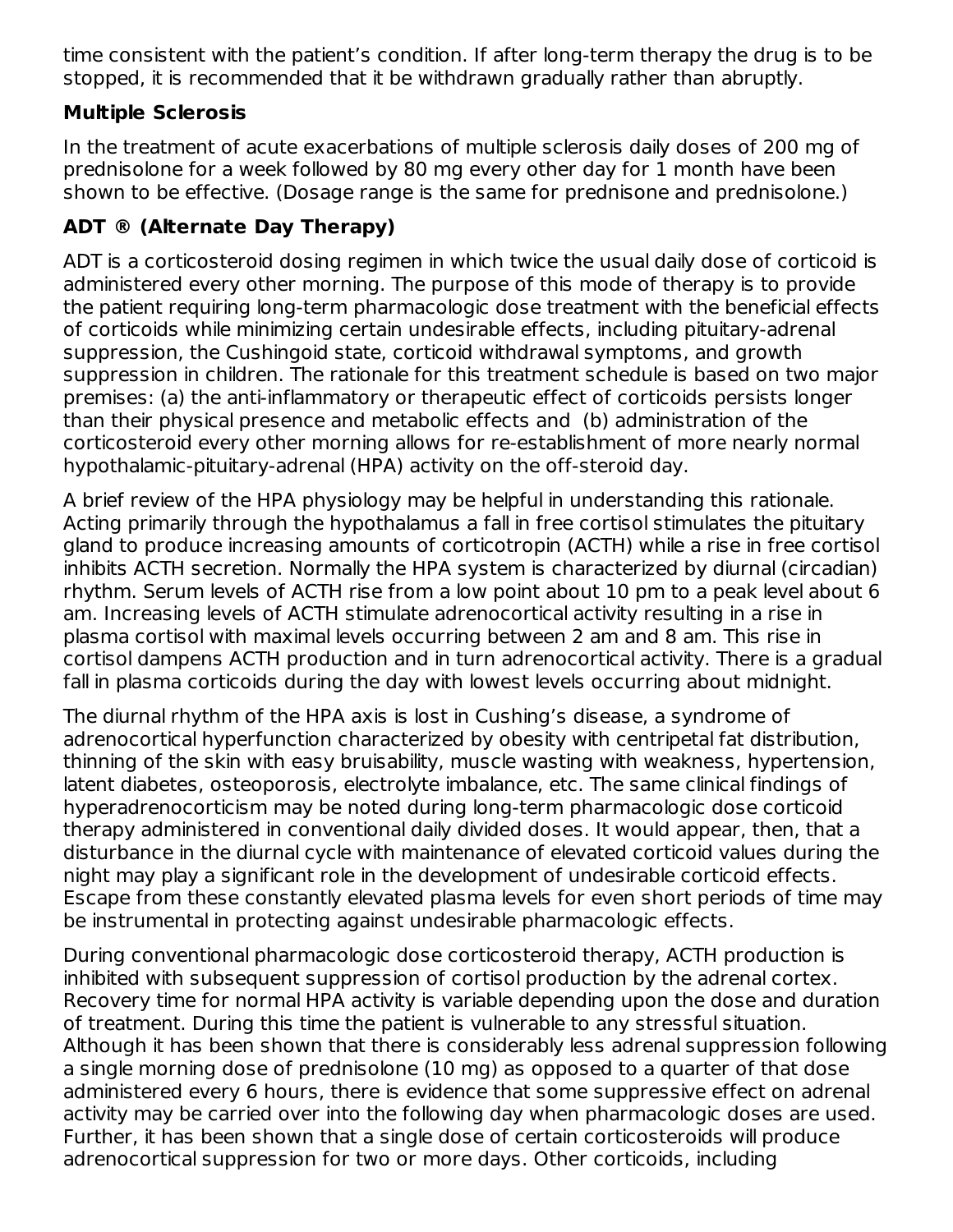methylprednisolone, hydrocortisone, prednisone, and prednisolone, are considered to be short acting (producing adrenocortical suppression for  $1\frac{1}{4}$  to  $1\frac{1}{2}$  days following a single dose) and thus are recommended for alternate day therapy.

The following should be kept in mind when considering alternate day therapy:

1) Basic principles and indications for corticosteroid therapy should apply. The benefits of ADT should not encourage the indiscriminate use of steroids.

2) ADT is a therapeutic technique primarily designed for patients in whom long-term pharmacologic

corticoid therapy is anticipated.

3) In less severe disease processes in which corticoid therapy is indicated, it may be possible to initiate treatment with ADT. More severe disease states usually will require daily divided high dose therapy for initial control of the disease process. The initial suppressive dose level should be continued until satisfactory clinical response is obtained, usually four to ten days in the case of many allergic and collagen diseases. It is important to keep the period of initial suppressive dose as brief as possible particularly when subsequent use of alternate day therapy is intended.

Once control has been established, two courses are available: (a) change to ADT and then gradually reduce the amount of corticoid given every other day **or** (b) following control of the disease process reduce the daily dose of corticoid to the lowest effective level as rapidly as possible and then change over to an alternate day schedule. Theoretically, course (a) may be preferable.

4) Because of the advantages of ADT, it may be desirable to try patients on this form of therapy who have been on daily corticoids for long periods of time (eg, patients with rheumatoid arthritis). Since these patients may already have a suppressed HPA axis, establishing them on ADT may be difficult and not always successful. However, it is recommended that regular attempts be made to change them over. It may be helpful to triple or even quadruple the daily maintenance dose and administer this every other day rather than just doubling the daily dose if difficulty is encountered. Once the patient is again controlled, an attempt should be made to reduce this dose to a minimum.

5) As indicated above, certain corticosteroids, because of their prolonged suppressive effect on adrenal activity, are not recommended for alternate day therapy (eg; dexamethasone and betamethasone).

6) The maximal activity of the adrenal cortex is between 2 am and 8 am, and it is minimal between 4 pm and midnight. Exogenous corticosteroids suppress adrenocortical activity the least, when given at the time of maximal activity (am).

7) In using ADT it is important, as in all therapeutic situations to individualize and tailor the therapy to each patient. Complete control of symptoms will not be possible in all patients. An explanation of the benefits of ADT will help the patient to understand and tolerate the possible flare-up in symptoms which may occur in the latter part of the offsteroid day. Other symptomatic therapy may be added or increased at this time if needed.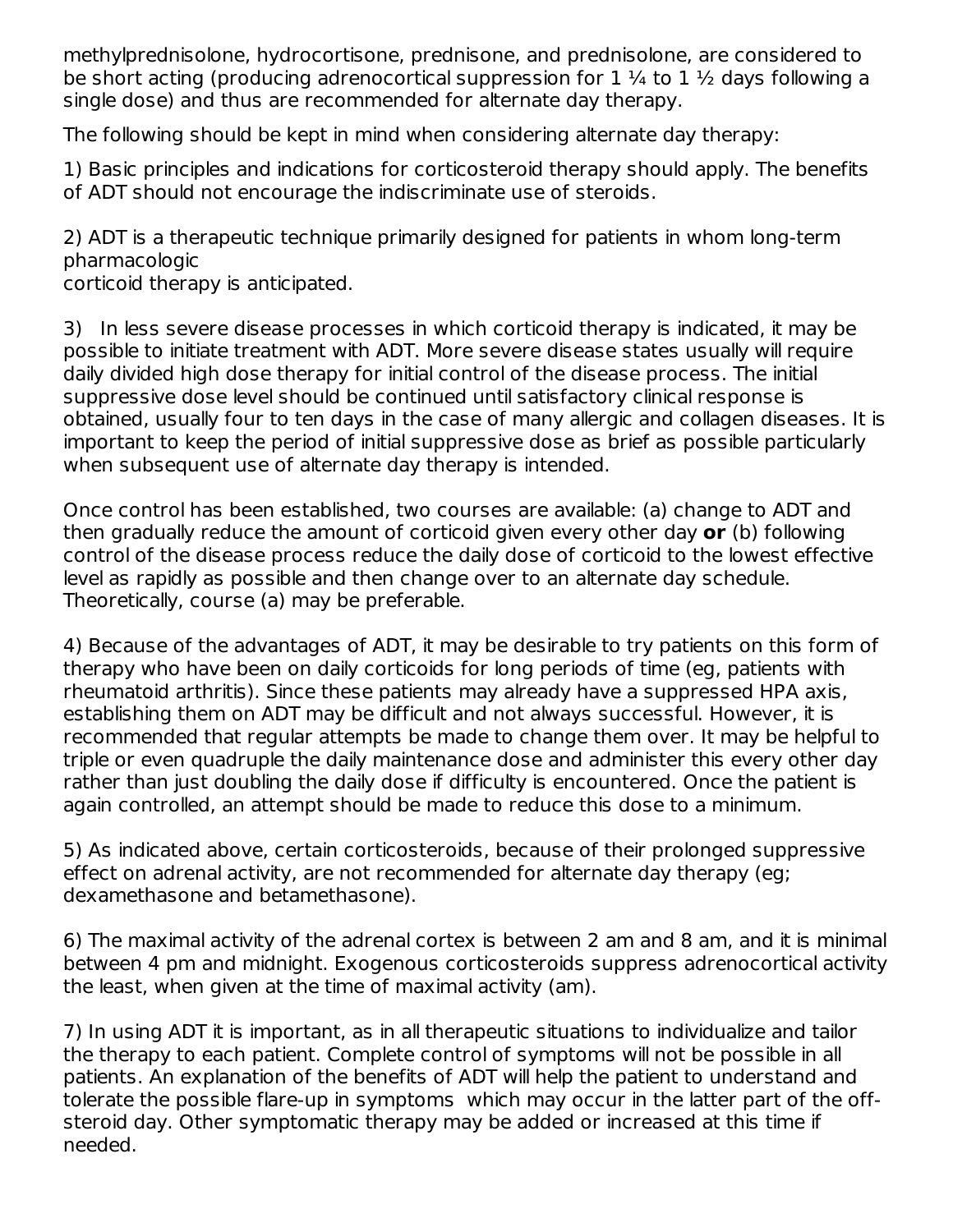8) In the event of an acute flare-up of the disease process, it may be necessary to return to a full suppressive daily divided corticoid dose for control. Once control is again established alternate day therapy may be re-instituted.

9) Although many of the undesirable features of corticosteroid therapy can be minimized by ADT, as in any therapeutic situation, the physician must carefully weigh the benefit-risk ratio for each patient in whom corticoid therapy is being considered.

### **HOW SUPPLIED**

Product: 50090-3137 NDC: 50090-3137-2 21 TABLET in a BOTTLE NDC: 50090-3137-0 10 TABLET in a BOTTLE NDC: 50090-3137-1 15 TABLET in a BOTTLE NDC: 50090-3137-4 50 TABLET in a BOTTLE NDC: 50090-3137-5 30 TABLET in a BOTTLE NDC: 50090-3137-7 100 TABLET in a BOTTLE NDC: 50090-3137-8 40 TABLET in a BOTTLE

### **Prednisone**



| <b>PREDNISONE</b><br>prednisone tablet |                                          |                              |                                   |
|----------------------------------------|------------------------------------------|------------------------------|-----------------------------------|
| <b>Product Information</b>             |                                          |                              |                                   |
| <b>Product Type</b>                    | <b>HUMAN PRESCRIPTION</b><br><b>DRUG</b> | <b>Item Code</b><br>(Source) | NDC:50090-3137(NDC:59746-<br>173) |
| <b>Route of Administration</b>         | ORAL                                     |                              |                                   |
|                                        |                                          |                              |                                   |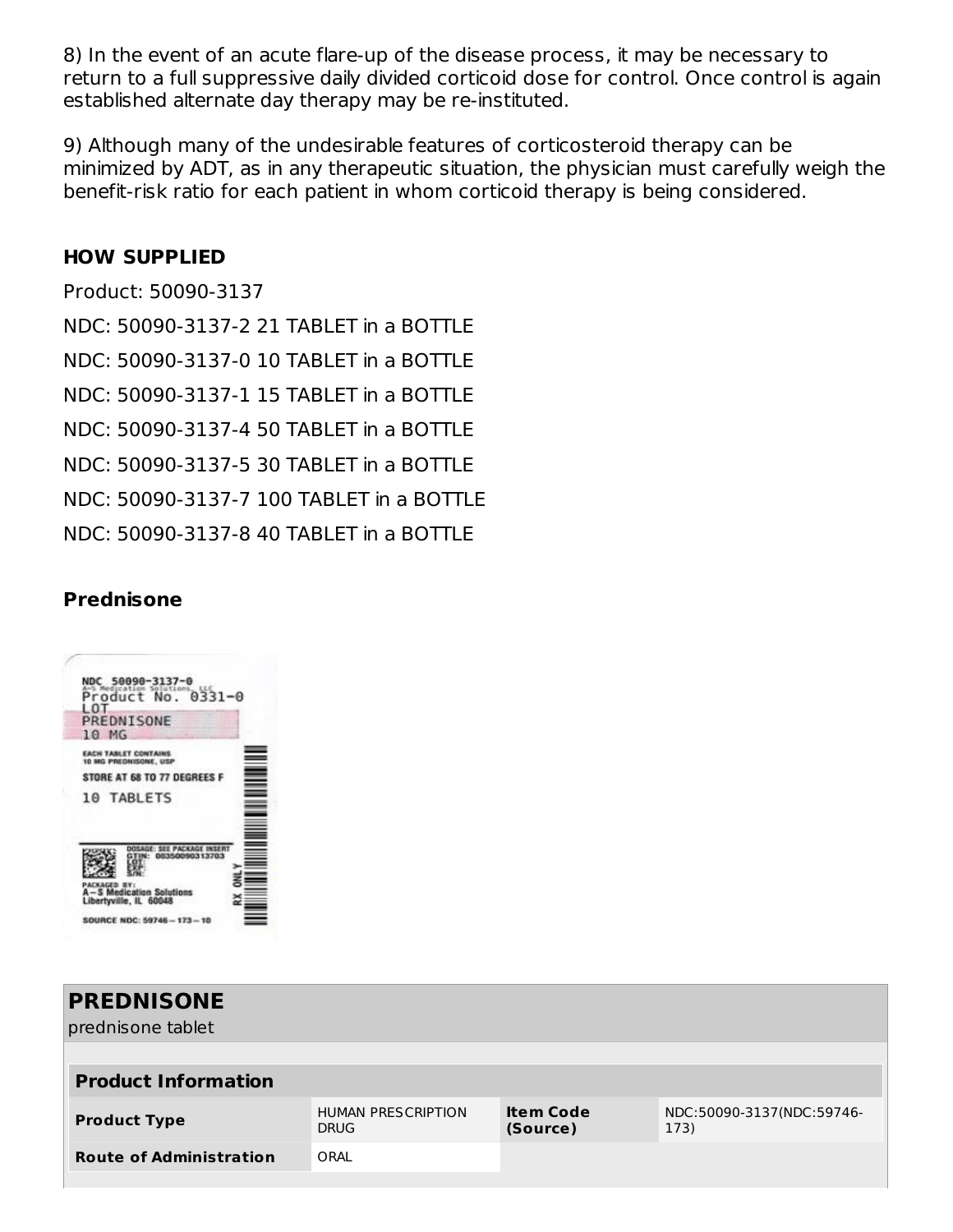|                                                               | <b>Active Ingredient/Active Moiety</b>   |                                                      |                                                           |                     |                          |                                       |                  |                                     |  |
|---------------------------------------------------------------|------------------------------------------|------------------------------------------------------|-----------------------------------------------------------|---------------------|--------------------------|---------------------------------------|------------------|-------------------------------------|--|
| <b>Ingredient Name</b>                                        |                                          |                                                      |                                                           |                     | <b>Basis of Strength</b> |                                       |                  | <b>Strength</b>                     |  |
| PREDNISONE (UNII: VB0R961HZT) (PREDNISONE - UNII: VB0R961HZT) |                                          |                                                      |                                                           |                     | <b>PREDNISONE</b>        |                                       | 10 <sub>mg</sub> |                                     |  |
|                                                               |                                          |                                                      |                                                           |                     |                          |                                       |                  |                                     |  |
| <b>Inactive Ingredients</b>                                   |                                          |                                                      |                                                           |                     |                          |                                       |                  |                                     |  |
|                                                               |                                          |                                                      | <b>Ingredient Name</b>                                    |                     |                          |                                       |                  | <b>Strength</b>                     |  |
|                                                               | Lactose monohydrate (UNII: EWQ57Q8I5X)   |                                                      |                                                           |                     |                          |                                       |                  |                                     |  |
|                                                               | Magnesium stearate (UNII: 70097M6I30)    |                                                      |                                                           |                     |                          |                                       |                  |                                     |  |
|                                                               | Sodium lauryl sulfate (UNII: 368GB5141J) |                                                      |                                                           |                     |                          |                                       |                  |                                     |  |
|                                                               | Starch, Corn (UNII: 08232NY3SJ)          |                                                      |                                                           |                     |                          |                                       |                  |                                     |  |
|                                                               | Starch, Potato (UNII: 81089SAH3T)        |                                                      |                                                           |                     |                          |                                       |                  |                                     |  |
|                                                               |                                          |                                                      |                                                           |                     |                          |                                       |                  |                                     |  |
|                                                               | <b>Product Characteristics</b>           |                                                      |                                                           |                     |                          |                                       |                  |                                     |  |
| Color                                                         |                                          |                                                      | <b>WHITE</b>                                              | <b>Score</b>        |                          |                                       | 2 pieces         |                                     |  |
| <b>Shape</b>                                                  |                                          |                                                      | <b>ROUND</b>                                              | <b>Size</b>         |                          |                                       | 9 <sub>mm</sub>  |                                     |  |
|                                                               | Flavor                                   |                                                      |                                                           | <b>Imprint Code</b> |                          |                                       | <b>TL173</b>     |                                     |  |
|                                                               | <b>Contains</b>                          |                                                      |                                                           |                     |                          |                                       |                  |                                     |  |
|                                                               |                                          |                                                      |                                                           |                     |                          |                                       |                  |                                     |  |
| <b>Packaging</b>                                              |                                          |                                                      |                                                           |                     |                          |                                       |                  |                                     |  |
| #                                                             | <b>Item Code</b>                         |                                                      | <b>Package Description</b>                                |                     |                          | <b>Marketing Start</b><br><b>Date</b> |                  | <b>Marketing End</b><br><b>Date</b> |  |
| $\mathbf{1}$                                                  | NDC:50090-<br>3137-0                     | Product                                              | 10 in 1 BOTTLE; Type 0: Not a Combination                 |                     | 10/02/2020               |                                       |                  |                                     |  |
| $\overline{2}$                                                | NDC:50090-<br>3137-5                     | Product                                              | 30 in 1 BOTTLE; Type 0: Not a Combination                 |                     | 09/19/2017               |                                       |                  |                                     |  |
| 3                                                             | NDC:50090-<br>3137-7                     | Product                                              | 100 in 1 BOTTLE; Type 0: Not a Combination                |                     | 10/02/2020               |                                       |                  |                                     |  |
| 4                                                             | NDC:50090-<br>3137-1                     | Product                                              | 15 in 1 BOTTLE; Type 0: Not a Combination                 |                     | 09/06/2019               |                                       |                  |                                     |  |
| 5                                                             | NDC:50090-<br>3137-4                     | Product                                              | 50 in 1 BOTTLE; Type 0: Not a Combination                 |                     | 09/10/2019               |                                       |                  |                                     |  |
| 6                                                             | NDC:50090-<br>3137-8                     | Product                                              | 40 in 1 BOTTLE; Type 0: Not a Combination                 | 10/02/2020          |                          |                                       |                  |                                     |  |
| $\overline{ }$                                                | NDC:50090-<br>3137-2                     | 21 in 1 BOTTLE; Type 0: Not a Combination<br>Product |                                                           |                     | 09/13/2017               |                                       |                  |                                     |  |
|                                                               |                                          |                                                      |                                                           |                     |                          |                                       |                  |                                     |  |
| <b>Marketing Information</b>                                  |                                          |                                                      |                                                           |                     |                          |                                       |                  |                                     |  |
|                                                               | <b>Marketing</b><br><b>Category</b>      |                                                      | <b>Application Number or Monograph</b><br><b>Citation</b> |                     |                          | <b>Marketing Start</b><br><b>Date</b> |                  | <b>Marketing End</b><br><b>Date</b> |  |
|                                                               | <b>ANDA</b>                              | ANDA040362                                           |                                                           |                     | 08/29/2001               |                                       |                  |                                     |  |

**Labeler -** A-S Medication Solutions (830016429)